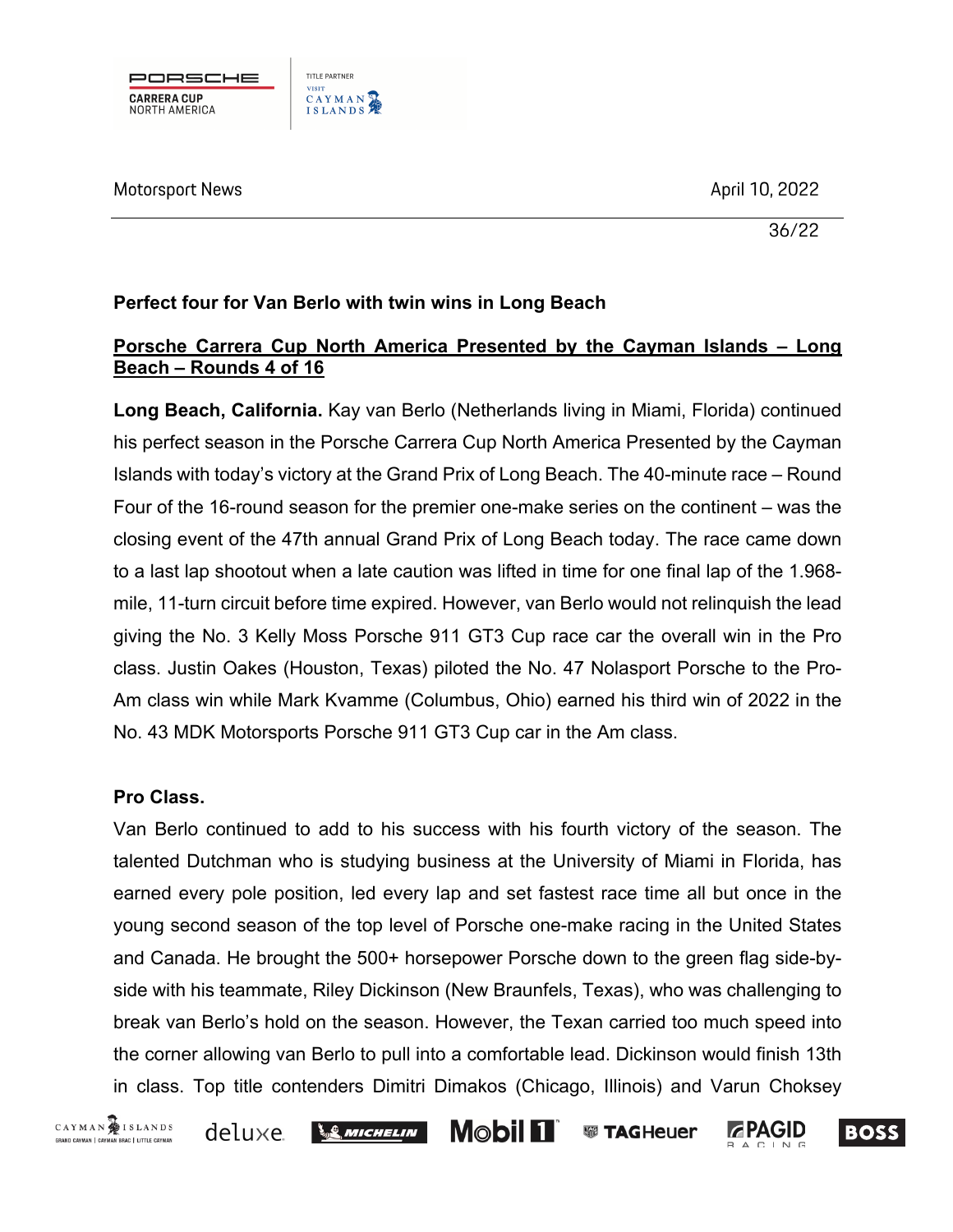

(Atlanta, Georgia) would also drop out early after early race contact which damaged both cars.

Trenton Estep (San Antonia, Texas) rewarded his MDK Motorsports team after a herculean effort by the crew to repair the No. 6 following heavy damage in Saturday's Race 1. Estep is a veteran Porsche one-make participant but is in his first-year of Porsche Carrera Cup North America finished in second-place after a hard battle with Topp Racing's TJ Fischer (Vacaville, California). Fischer crossed the line in third-place at his home race. Parker Thompson (Canada) pushed late in the going but would finish just off the podium in fourth-place driving the No. 9 JDX Racing Porsche 911 GT3 Cup car. Leh Keen (Atlanta, Georgia) continued his top-five performances taking fifth-place in the No. 12 311RS Motorsports Porsche.

## **Pro-Am Class.**

Having earned the pole position for both races, Justin Oakes (Houston, Texas) maintained that position despite heated pressure from the remainder of the Pro-Am class – designated for drivers 36 – 57 years old. Oakes, driving the No. 47 Nolasport Porsche 911 GT3 Cup car, held off 2021 Porsche Carrera Cup North America Pro-Am class champion Efrin Castro (Dominican Republic) in the No. 65 Kell Moss machine who rallied after a frustrating race on Saturday. Jeff Mosing (Austin, Texas) earned his second podium of the weekend driving the No. 56 Topp Racing Porsche to third-place, one spot lower than his run in Round 3 the day before.

# **Am Class.**

MDK Motorsports returned Mark Kvamme to the top step of the class for drivers 57-yearsold and above. The veteran racer drove the No. 43 to its third win of the season ahead of Bill Smith (Dallas, Texas) in the No. 42 Topp Racing car in second-place and Robert Hanley (Foxfield, Colorado) in the No. 4 of JDX Racing.

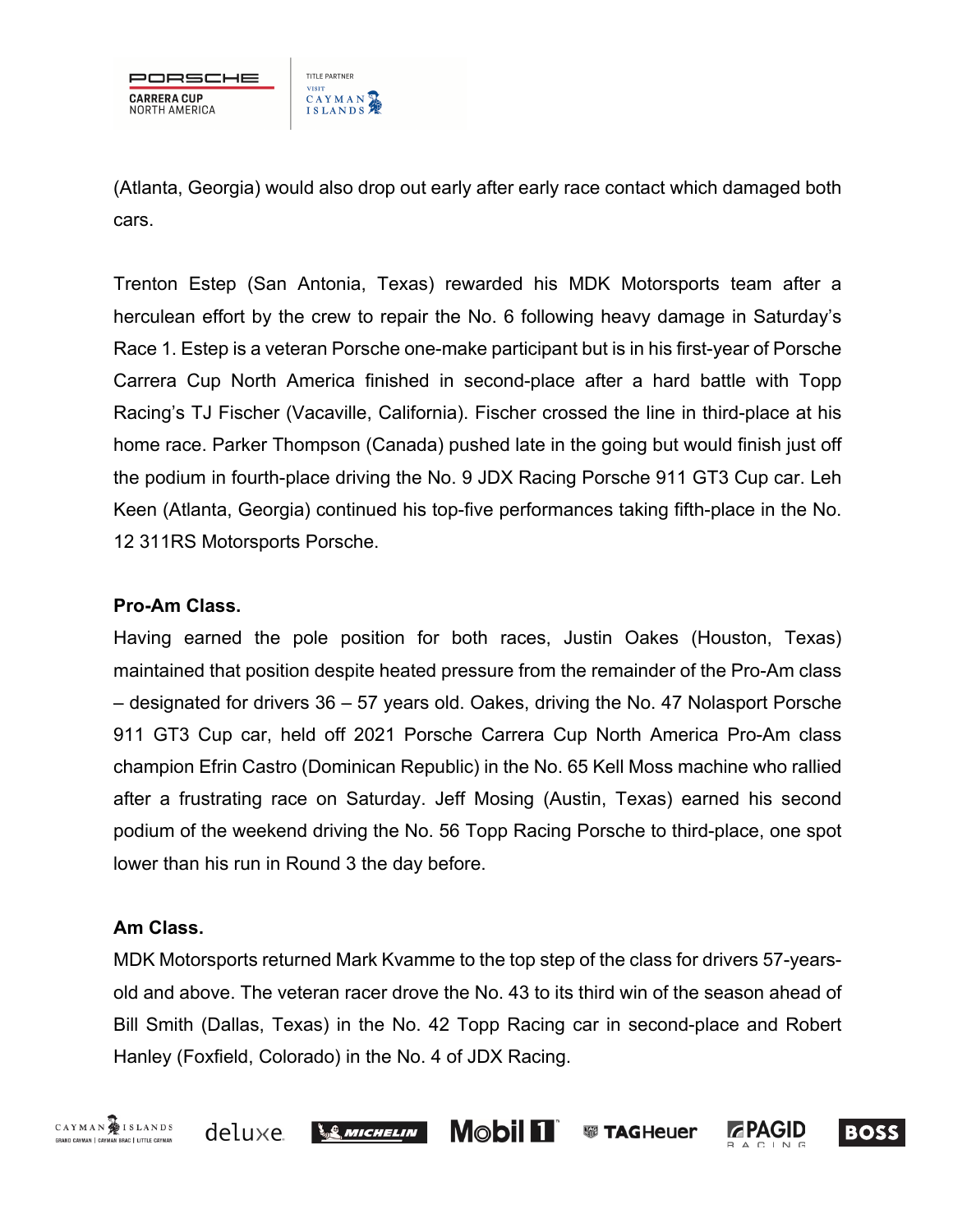PORSCHE **CARRERA CUP** NORTH AMERICA

TITLE PARTNER

CAYMAN

**VISIT** 

## **To the point.**

By virtue of a nearly flawless performance to this point in the season, Kay van Berlo and Kelly Moss lead the Pro and Team title chase. The 2021 class runner-up has tallied a remarkable 111 points including an addition 25 points for today's race win and 3 more for pole position and fastest race lap. Kelly Moss holds a perfect 100 points for four overall wins in four races. Alan Metni (Austin, Texas) remains firmly in the Pro-Am standings with 84 points following a fourth-place finish in Round Four. Oakes moves into second-place (69 points) by virtue of his win today, three-points ahead of Mosing. Kvamme holds 85 points for the lead in the Am class.

#### **Where to Watch.**

Replays of both races can be found on Porsche Motorsport North America TV presented by Deluxe: (https://www.youtube.com/c/PorscheMotorsportNorthAmerica).

#### **Next Up.**

Rounds 5 and 6 of the Porsche Carrera Cup North America Presented by the Cayman Islands will take place at the legendary WeatherTech Raceway Laguna Seca on the Monterey, California Peninsula, April 28 – May 1.

# **Kay van Berlo, No. 3 Kelly Moss Porsche 911 GT3 Cup.**

"Super happy. My main goal for the season is to consistently score points. That is what I missed out on last season. At Sebring we nearly maximized in terms of points and this weekend we did. The car was on rails, absolutely spot-on. Getting pole position at a street track is super important. You put yourself into a safe position for the races. Still a lot can go wrong. I had a little more pressure the second race. Early on I was able to create a gap just to make sure when I was catching traffic, I could use it to my favor. Obviously, the last lap restart puts a little more pressure on you, but the goal was the same: keep it

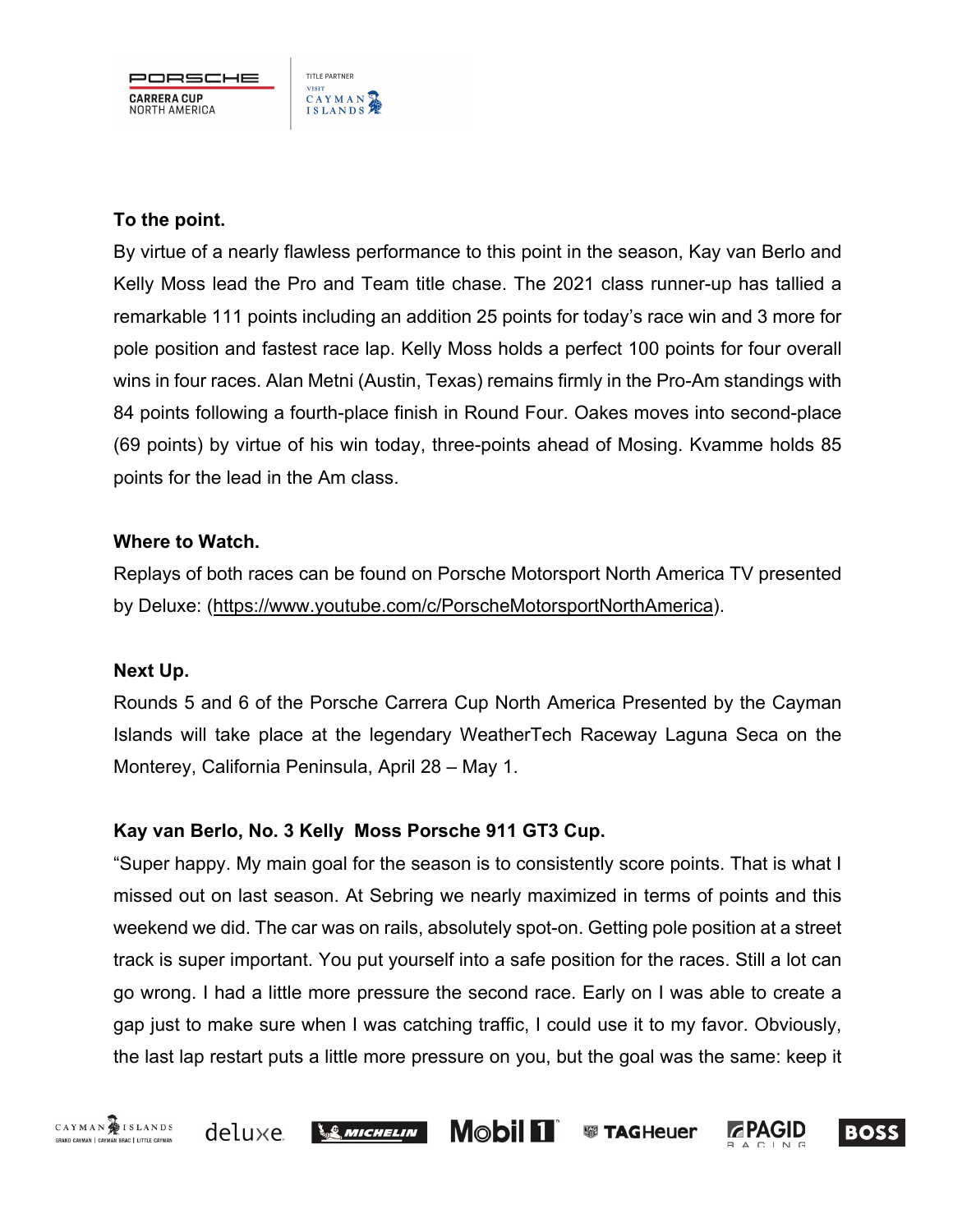

clean, get a good run away and make no mistakes. At the street courses it is harder to overtake than any of the other tracks and if you make a mistake, you put yourself in a risky position. That is what I tried to cover this weekend."

## **Justin Oakes, No. 47 Nolasport Porsche 911 GT3 Cup.**

"Quite an emotional rollercoaster. Qualifying on pole, leading the whole first race and then getting caught up in a little kerfuffle there at the end. So happy we were able to pull it together for Race Two and in such a commanding way. I feel real good about our pace here. Basically, to have four sessions at this track and to be able to put a significant gap on my competitors is a major achievement."

#### **Porsche: Why We Race.**

Our racing drives your Porsche. Motorsport is more than a marketing platform to Porsche. It is who we are, it is in our DNA. We race to improve the breed. Research and Development leads our motorsport programs around the world to ensure the lessons we learn on the race track today become the technological heart and soul of your Porsche tomorrow. Porsche Motorsport North America is the sole importer for the Porsche 911 GT3 R, Porsche 718 Cayman GT4 RS Clubsport and Porsche 911 GT3 Cup race cars in the United States and Canada.

#### **About the Cayman Islands.**

The Cayman Islands, located an hour south of Miami in the vibrant tranquility of western Caribbean, is a premier destination for travelers, thrill-seeking divers, adventurous epicures, honeymooners and families alike. The trio of islands affords each guest with the ultimate setting to enjoy life's finest comforts, as the Caribbean's leading luxury lifestyle destination. Five-star resorts, high-end villas, condos and breathtaking beachfront properties unique to each island offer a myriad of accommodation options for discerning travelers to enjoy. Additionally, the Cayman Islands is frequently heralded as the "Culinary

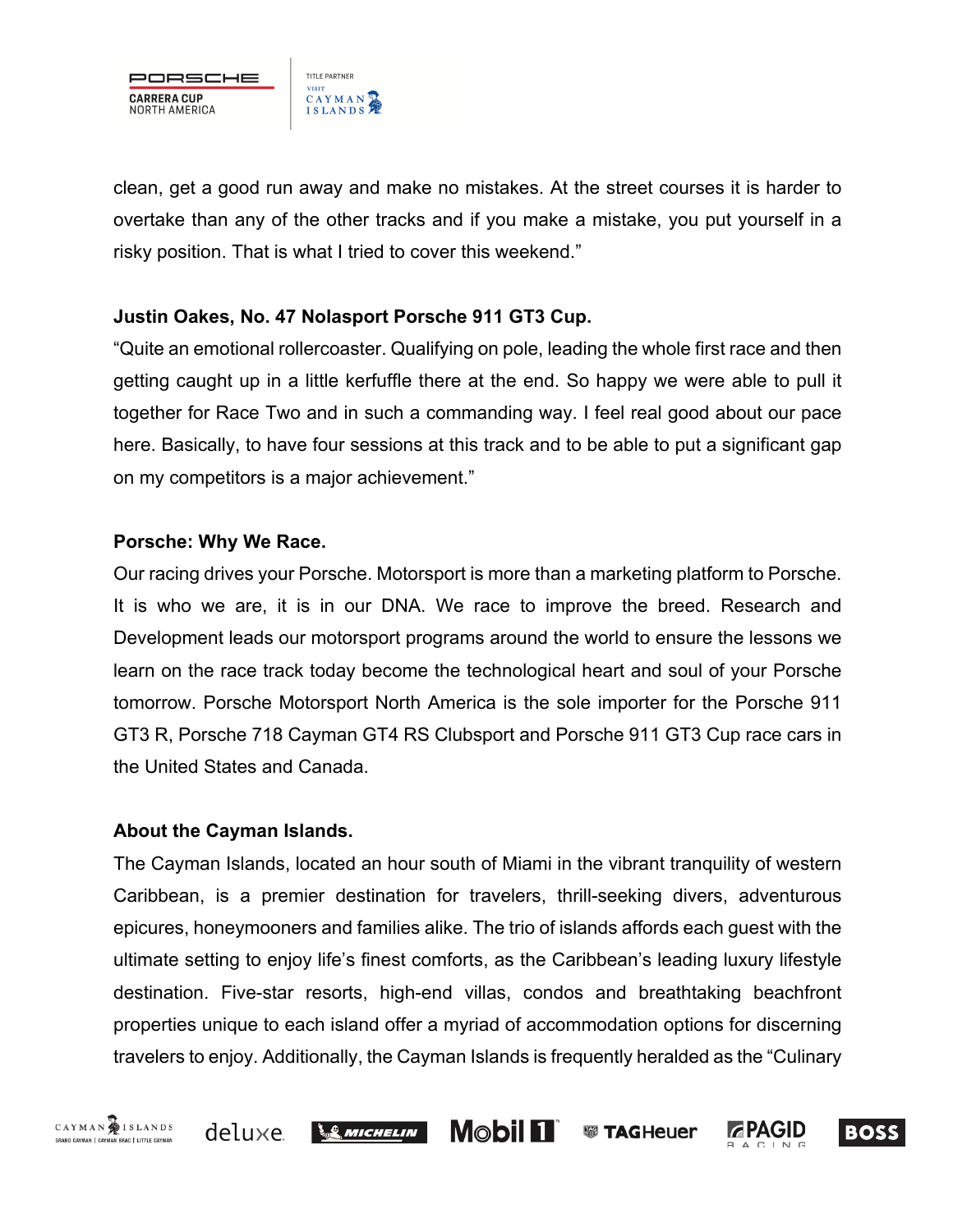

Capital of the Caribbean" and offers endless gastronomic experiences to delight even the most seasoned of palates.

The Cayman Islands, world-renowned for impeccable "Caymankind" hospitality also employs best-in-class health and sanitation protocols to keep visitors and locals safe. To learn more about the Cayman Islands, please go to www.visitcaymanislands.com; www.divecayman.ky or call your local travel agent. For the most up-to-date travel guidance and protocols, please visit: **https://www.exploregov.ky/coronavirus**.

#### **Porsche Carrera Cup North America Presented by The Cayman Islands.**

Porsche Carrera Cup North America by The Cayman Islands is the premier one-make race series in the United States and Canada utilizing a combination of the latest Porsche 911 GT3 Cup race car, type 992, and MICHELIN® Pilot® Sport Cup N3 racing slick to challenge the best road and street race courses on the continent. The second season of the championship is scheduled to host 16-rounds at eight venues. Each 40-minute race counts toward a season-long driver and team championship in each of three classes: Pro, Pro-Am and Am.

More on Porsche Carrera Cup North America by The Cayman Islands can be found at www.PorscheCarreraCup.us.

# **About Porsche Cars North America, Inc. | One Porsche Drive, Atlanta, GA 30354 USA**

Established in 1984, Porsche Cars North America, Inc. (PCNA) is the exclusive U.S. importer of the Porsche 911, 718 Boxster, 718 Cayman, Macan, Cayenne, Panamera and Taycan. Headquartered in Atlanta, Georgia, since 1998, PCNA is also home to the first Porsche Experience Center in North America featuring a module-based 1.6 mile driver development track, business center, and fine dining restaurant, 356. The company